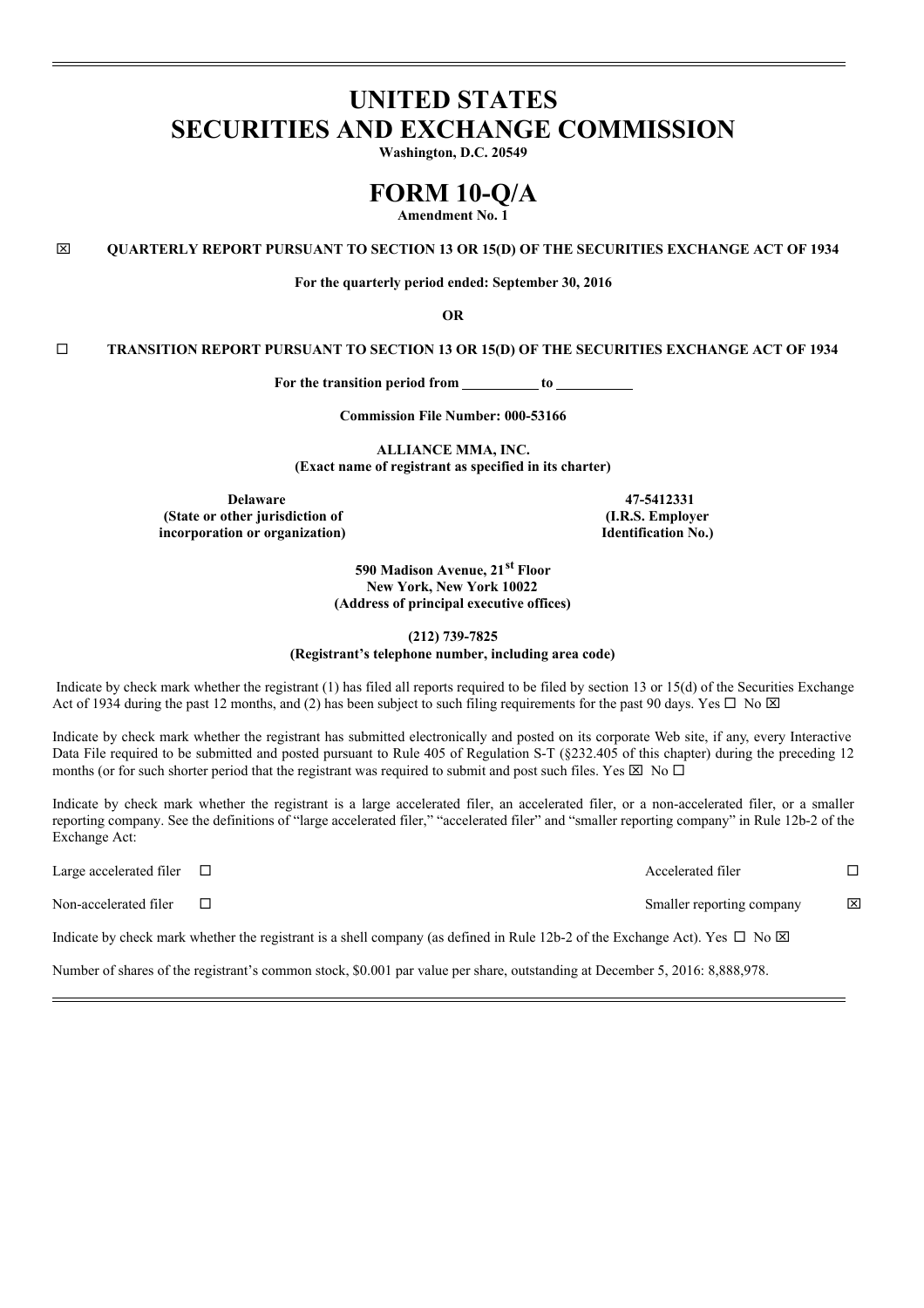#### **EXPLANATORY NOTE**

The sole purpose of this Amendment to Alliance MMA, Inc's Quarterly Report on Form 10-Q for the fiscal quarter ended September 30, 2016, filed with the Securities and Exchange Commission on November 14, 2016 (the "Form 10-Q"), is to provide the consolidated financial statements and related notes from the Form 10-Q formatted in XBRL (eXtensible Business Reporting Language) to furnish Exhibit 101 to the Form 10-Q in accordance with Rule 405 of Regulation S-T. No other changes have been made to the Form 10-Q.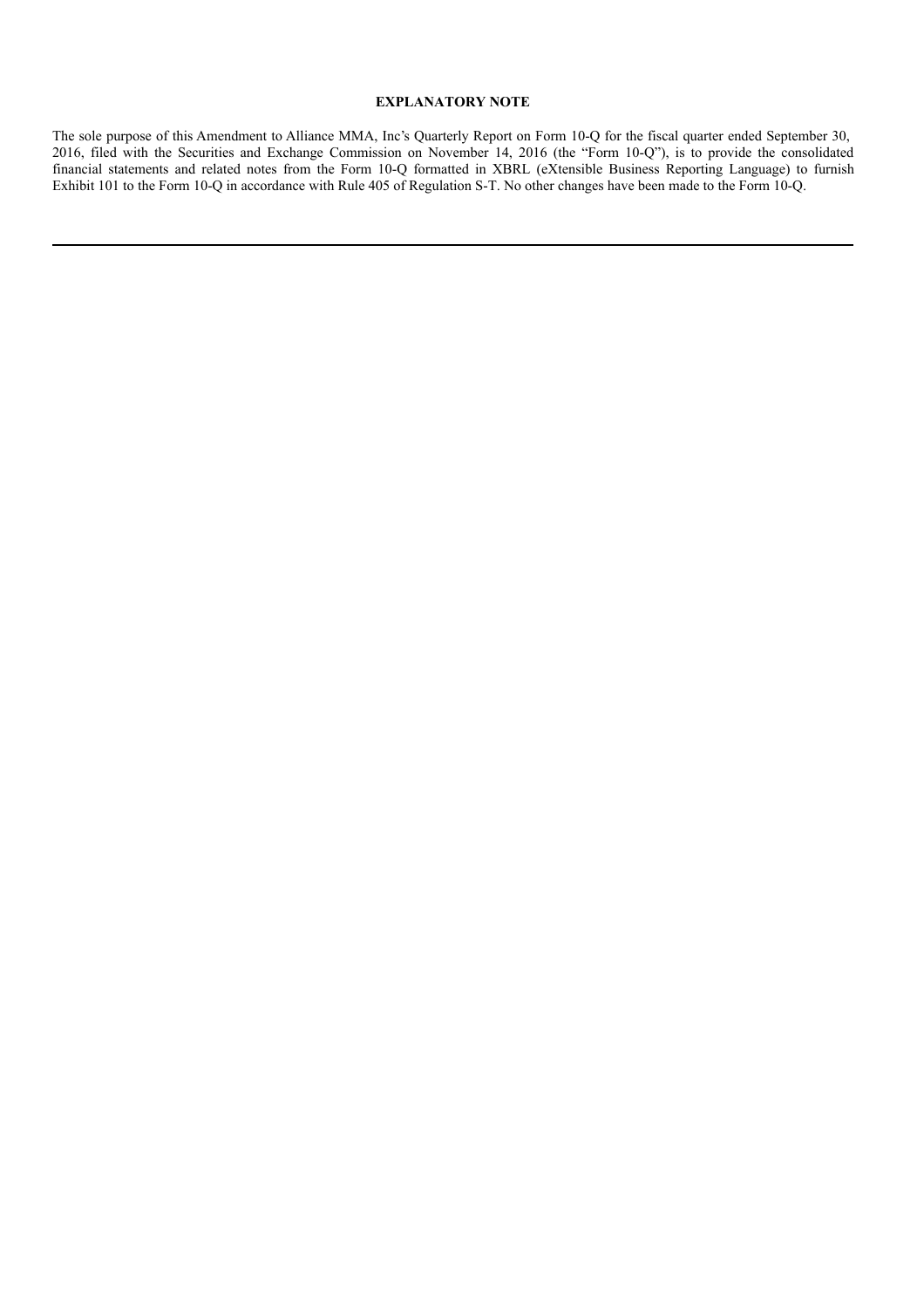#### **Item 6. Exhibits.**

| <b>Exhibit</b><br>No. | <b>Description</b>                                                                                                                                            |
|-----------------------|---------------------------------------------------------------------------------------------------------------------------------------------------------------|
| $31.1*$               | Certification of the Principal Executive Officer pursuant to Rule $13a-14(a)$ or $15d-14(a)$ of the Securities Exchange Act of<br>1934.                       |
| $31.2*$               | Certification of the Principal Financial Officer pursuant to Rule 13a-14(a) or 15d-14(a) of the Securities Exchange Act of<br>1934.                           |
| $32.1*$               | Certification of the Principal Executive Officer pursuant to 18 U.S.C. Section 1350, as adopted pursuant to Section 906 of<br>the Sarbanes-Oxley Act of 2002. |
| $32.2*$               | Certification of the Principal Financial Officer pursuant to 18 U.S.C. Section 1350, as adopted pursuant to Section 906 of<br>the Sarbanes-Oxley Act of 2002. |
| $101.$ INS**          | <b>XBRL</b> Instance Document                                                                                                                                 |
| 101.SCH**             | <b>XBRL Taxonomy Extension Schema</b>                                                                                                                         |
| $101.CAL**$           | XBRL Taxonomy Extension Calculation Linkbase Document                                                                                                         |
| 101.DEF**             | XBRL Taxonomy Extension Definition Linkbase Document                                                                                                          |
| $101.LAB**$           | XBRL Taxonomy Extension Labels Linkbase Document                                                                                                              |
| 101.PRE**             | XBRL Taxonomy Extension Presentation Linkbase Document                                                                                                        |

\* These exhibits were previously included or incorporated by reference in the Company's Quarterly Report on Form 10-Q for the quarterly period ended September 30, 2016, filed with the Securities and Exchange Commission on November 14, 2016.

\*\* Filed with this Report.